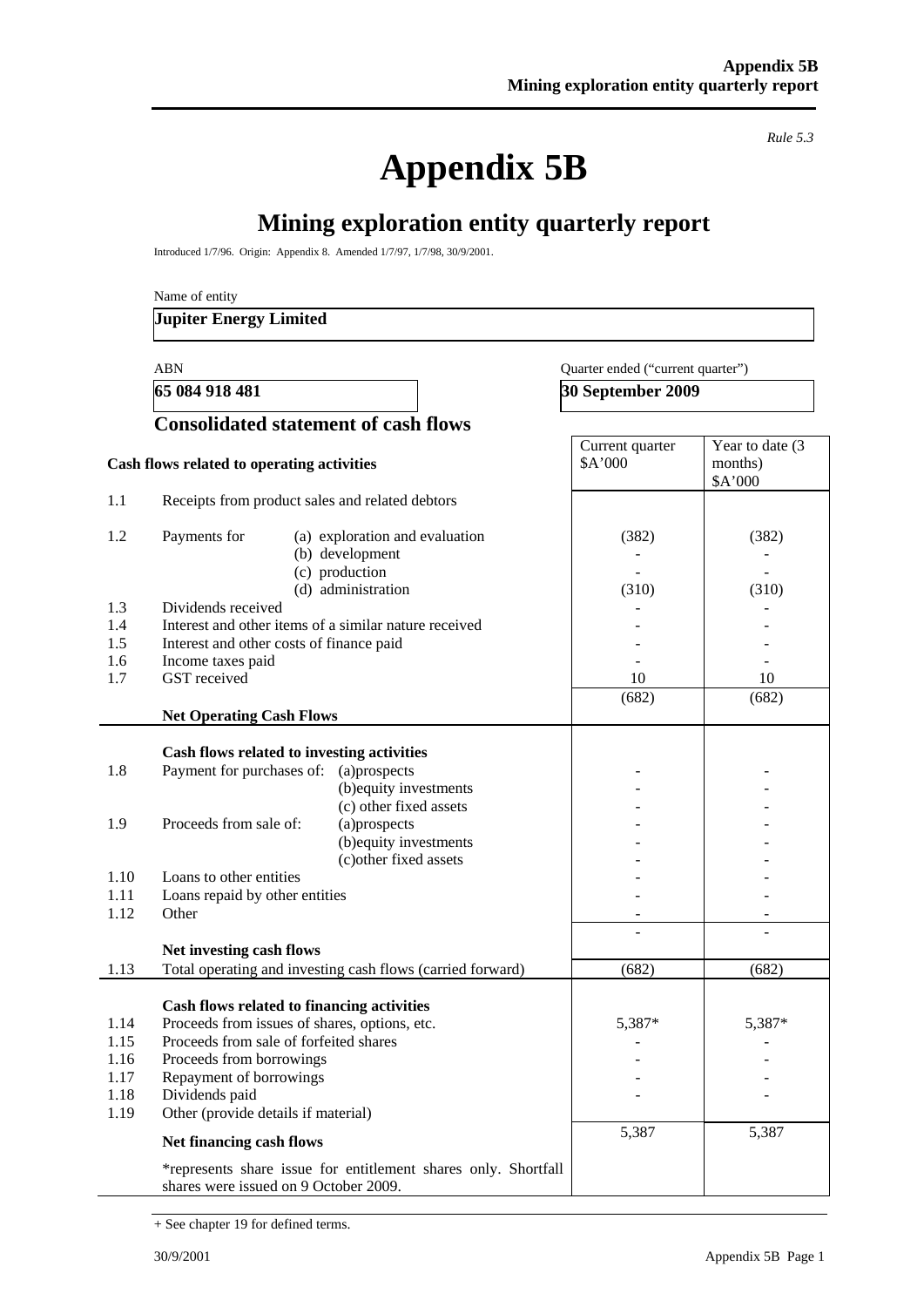|              | Net increase (decrease) in cash held                                                | 4.705 | 4.705       |
|--------------|-------------------------------------------------------------------------------------|-------|-------------|
| 1.20<br>1.21 | Cash at beginning of quarter/year to date<br>Exchange rate adjustments to item 1.20 | 1.290 | 1,290<br>12 |
| 1.22         | Cash at end of quarter                                                              | 6.007 | 6,007       |

### **Payments to directors of the entity and associates of the directors Payments to related entities of the entity and associates of the related entities**

|      |                                                                  | Current quarter<br>\$A'000 |
|------|------------------------------------------------------------------|----------------------------|
| 1.23 | Aggregate amount of payments to the parties included in item 1.2 | 97                         |
| 1.24 | Aggregate amount of loans to the parties included in item 1.10   |                            |

1.25 Explanation necessary for an understanding of the transactions

Director and consulting fees for the quarter 30 September 2009.

#### **Non-cash financing and investing activities**

2.1 Details of financing and investing transactions which have had a material effect on consolidated assets and liabilities but did not involve cash flows

N/A

2.2 Details of outlays made by other entities to establish or increase their share in projects in which the reporting entity has an interest

N/A

#### **Financing facilities available**

*Add notes as necessary for an understanding of the position.* 

|     |                             | Amount available<br>A'000 | Amount used<br>\$A'000 |
|-----|-----------------------------|---------------------------|------------------------|
| 3.1 | Loan facilities             | N/A                       | N/A                    |
| 3.2 | Credit standby arrangements | N/A                       | N/A                    |

#### **Estimated cash outflows for next quarter**

| 4.1 | Exploration and evaluation | \$A'000<br>1,000         |
|-----|----------------------------|--------------------------|
| 4.2 | Development                | $\overline{\phantom{0}}$ |
|     | <b>Total</b>               | 1,000                    |

<sup>+</sup> See chapter 19 for defined terms.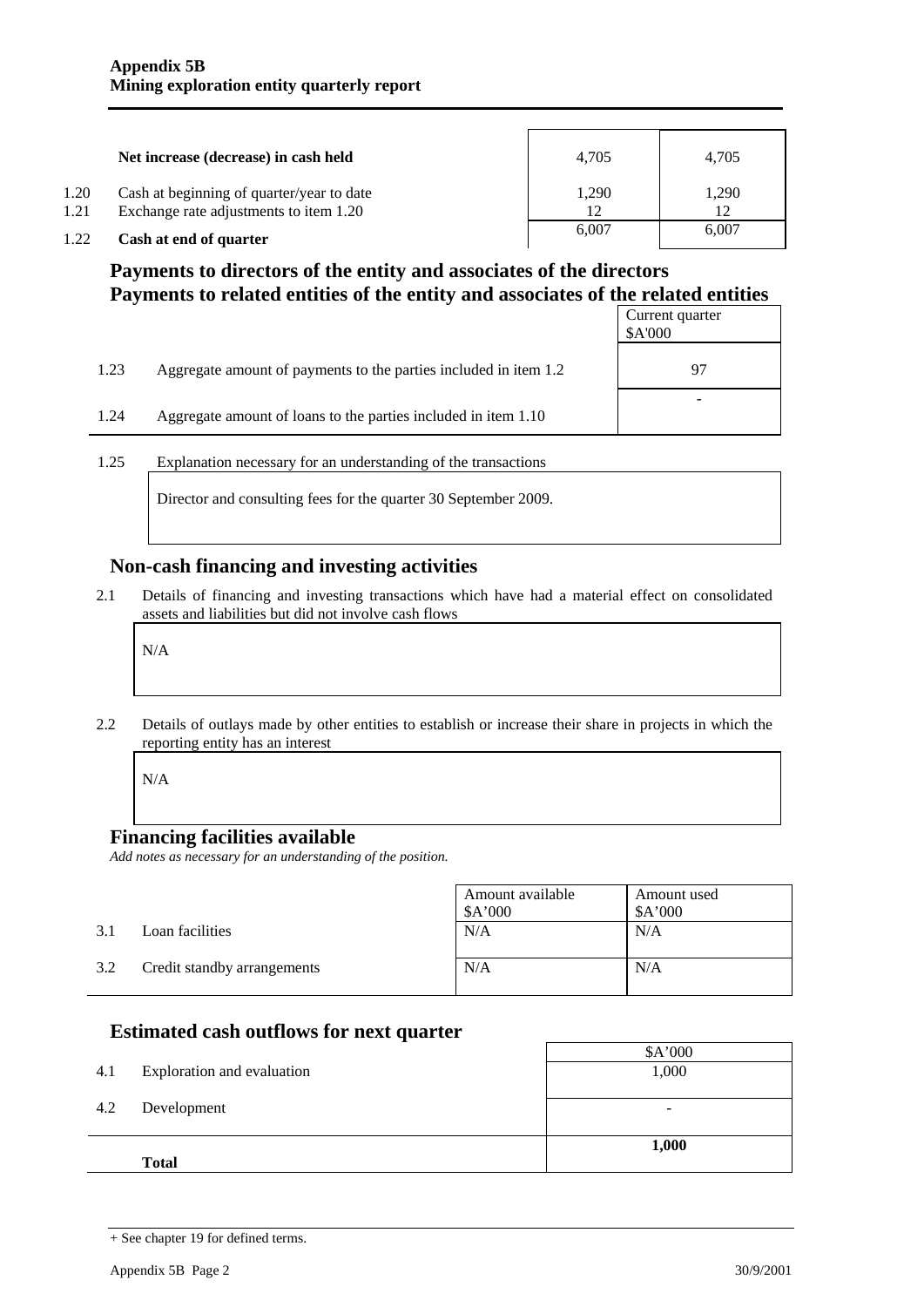# **Reconciliation of cash**

| Reconciliation of cash at the end of the quarter (as<br>shown in the consolidated statement of cash flows) to<br>the related items in the accounts is as follows. |                                                  | Current quarter<br>A'000 | Previous quarter<br>A'000 |
|-------------------------------------------------------------------------------------------------------------------------------------------------------------------|--------------------------------------------------|--------------------------|---------------------------|
| 5.1                                                                                                                                                               | Cash on hand and at bank                         | $6.007*$                 | 1,290                     |
| 5.2                                                                                                                                                               | Deposits at call                                 |                          |                           |
| 5.3                                                                                                                                                               | Bank overdraft                                   |                          |                           |
| 5.4                                                                                                                                                               | Other (provide details)                          |                          |                           |
|                                                                                                                                                                   | <b>Total: cash at end of quarter</b> (item 1.22) | $6.007*$                 | 1.290                     |

**\***A further \$1.85m was received on 9 October 2009 for the issue of shortfall shares.

### **Changes in interests in mining tenements**

|     |                                                                     | Tenement<br>reference | Nature of interest<br>(note (2)) | Interest at<br>beginning<br>of quarter | Interest at<br>end of<br>quarter |
|-----|---------------------------------------------------------------------|-----------------------|----------------------------------|----------------------------------------|----------------------------------|
| 6.1 | Interests in mining<br>tenements relinquished,<br>reduced or lapsed |                       |                                  |                                        |                                  |
| 6.2 | Interests in mining<br>tenements acquired or<br>increased           |                       |                                  |                                        |                                  |

<sup>+</sup> See chapter 19 for defined terms.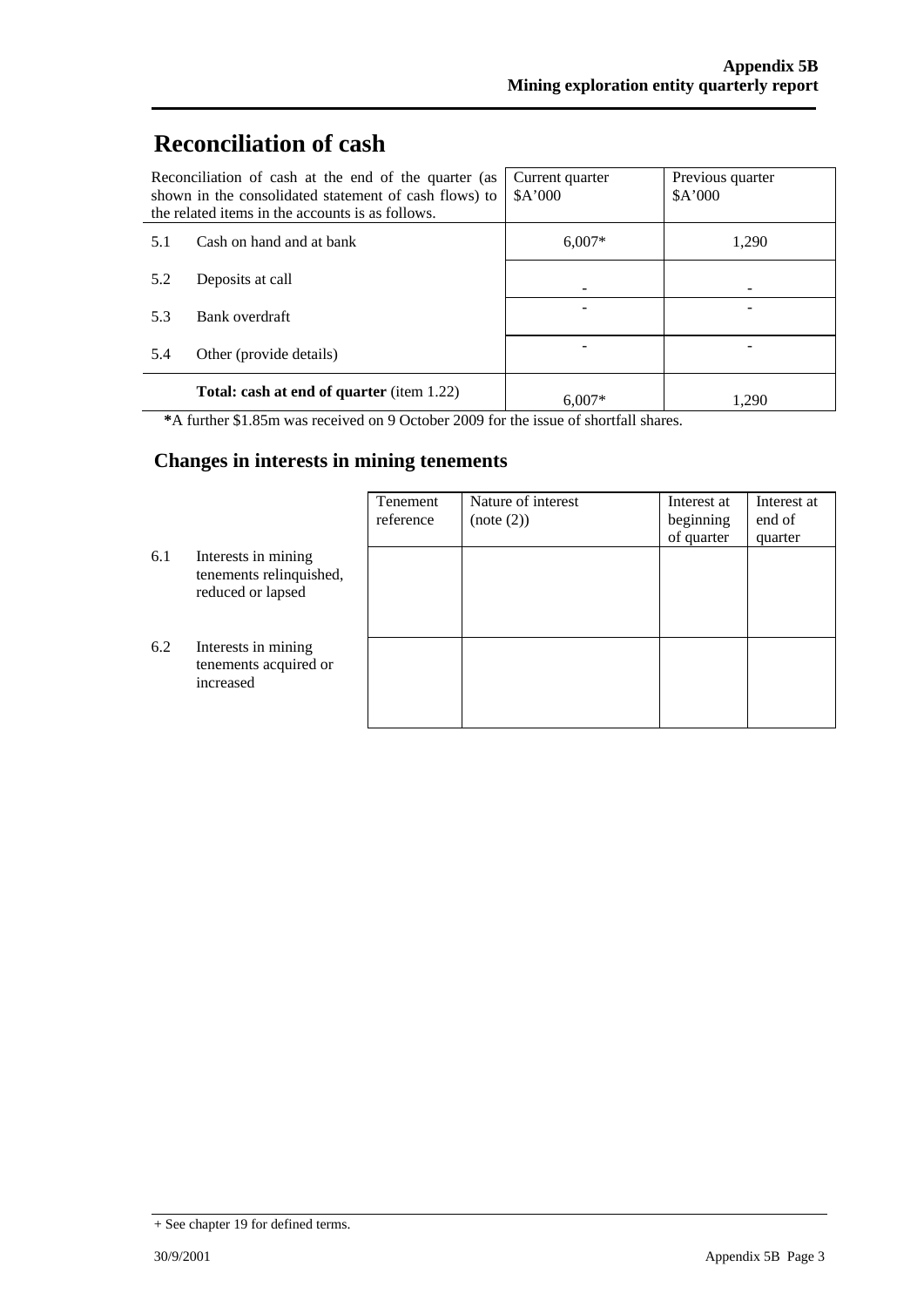#### **Issued and quoted securities at end of current quarter**

*Description includes rate of interest and any redemption or conversion rights together with prices and dates.* 

|            |                                                                                                                                               | Total number                                   | Number quoted                                  | Issue price per<br>security (see note                                          | Amount paid up per<br>security (see note 3)                     |
|------------|-----------------------------------------------------------------------------------------------------------------------------------------------|------------------------------------------------|------------------------------------------------|--------------------------------------------------------------------------------|-----------------------------------------------------------------|
|            |                                                                                                                                               |                                                |                                                | $3)$ (cents)                                                                   | (cents)                                                         |
| 7.1        | Preference<br><sup>+</sup> securities<br>(description)                                                                                        |                                                |                                                |                                                                                |                                                                 |
| 7.2        | Changes during<br>quarter<br>(a) Increases<br>through issues<br>(b) Decreases<br>through returns                                              |                                                |                                                |                                                                                |                                                                 |
|            | of capital, buy-<br>backs,<br>redemptions                                                                                                     |                                                |                                                |                                                                                |                                                                 |
| 7.3        | +Ordinary                                                                                                                                     |                                                |                                                |                                                                                |                                                                 |
|            | securities                                                                                                                                    | 631,212,806                                    | 631,212,806                                    | <b>Fully Paid</b>                                                              | Fully Paid                                                      |
| 7.4<br>7.5 | Changes during<br>quarter<br>(a) Increases<br>through issues<br>(b) Decreases<br>through returns<br>of capital, buy-<br>backs<br>+Convertible | 269,352,617<br>(entitlement<br>allotment only) | 269,352,617<br>(entitlement<br>allotment only) | <b>Fully Paid</b>                                                              | Fully Paid                                                      |
|            | debt securities<br>(description)                                                                                                              |                                                |                                                |                                                                                |                                                                 |
| 7.6        | Changes during<br>quarter<br>(a) Increases<br>through issues<br>(b) Decreases<br>through<br>securities<br>matured,<br>converted               |                                                |                                                |                                                                                |                                                                 |
| 7.7        | <b>Options</b><br>(description and<br>conversion<br>factor)                                                                                   | 300,000,000<br>3,000,000<br>20,000,000         | 300,000,000                                    | Exercise price<br>8 cents per share<br>20 cents per share<br>8 cents per share | Expiry date<br>30 June 2010<br>31 December 2012<br>30 June 2011 |
| 7.8        | Issued during<br>quarter                                                                                                                      |                                                |                                                |                                                                                |                                                                 |
| 7.9        | <b>Exercised</b> during<br>quarter                                                                                                            |                                                |                                                |                                                                                |                                                                 |
| 7.10       | <b>Expired during</b><br>quarter                                                                                                              |                                                |                                                |                                                                                |                                                                 |
| 7.11       | <b>Debentures</b><br>(totals only)                                                                                                            |                                                |                                                |                                                                                |                                                                 |
| 7.12       | <b>Unsecured</b><br>notes (totals<br><i>only</i> )                                                                                            |                                                |                                                |                                                                                |                                                                 |

<sup>+</sup> See chapter 19 for defined terms.